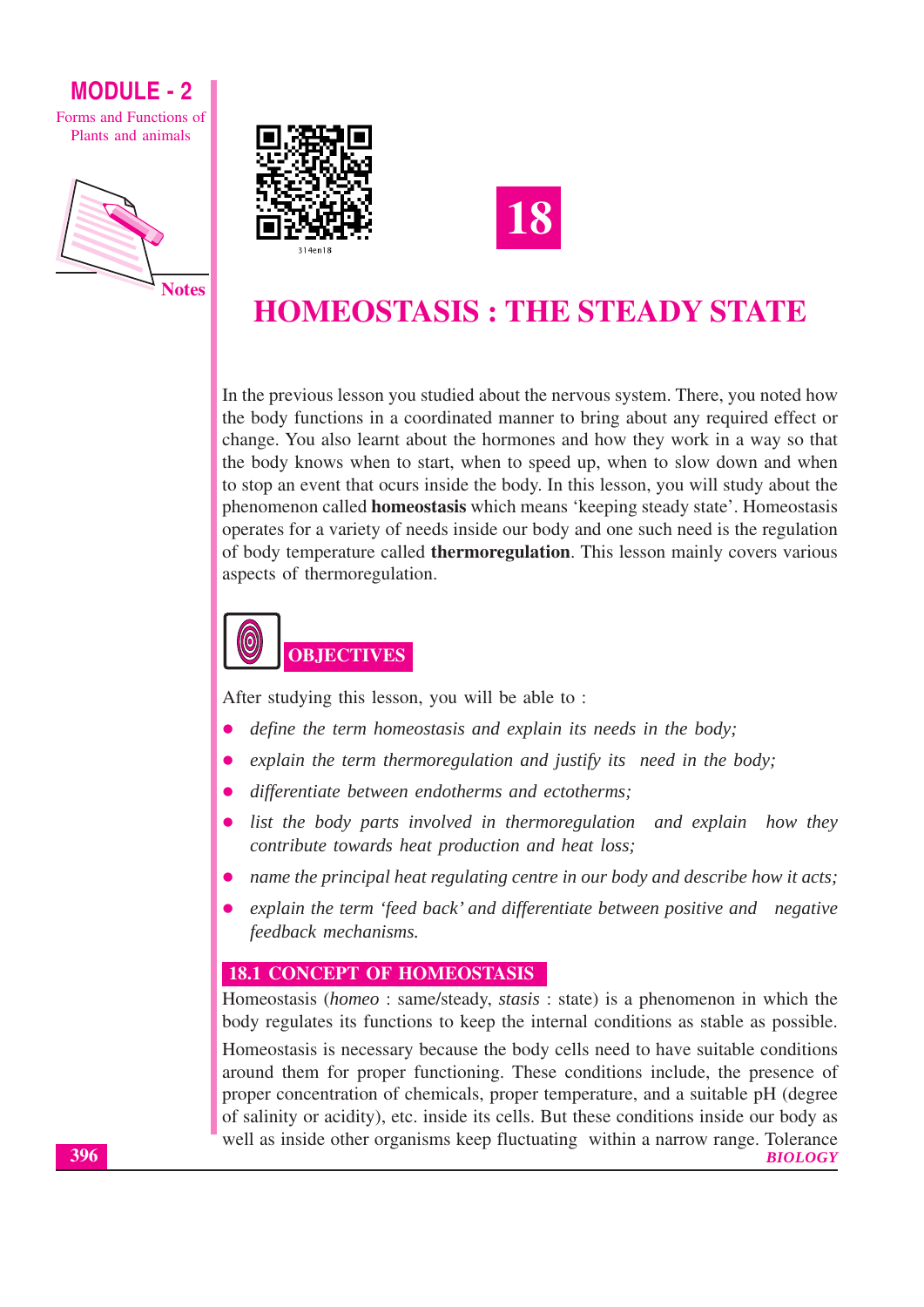to any change from this range differs in different organisms. Organisms adopt a variety of measures to cope with such changes.

To understand the concept of homeostasis (keeping steady state) consider the following five examples in the humans:

#### Example 1. Drinking water and keeping a 'steady water balance'.

In all kinds of weather, your blood and other body fluids must maintain a particular percentage of water. If the volume of water in the body tends to rise, the excess is passed out in urine and, if it tends to fall short, more water is withheld inside the blood to the extent required. Thus, the body maintains a steady state  $(=$ homeostasis) of water content.

- In hot summers you feel thirsty at regular intervals. You drink lots of water or  $\bullet$ even cold drinks, yet you do not urinate much. The urine passed out is more concentrated. This is because during hot weather you lose more water through perspiration but your body needs to maintain its requisite amount of water and so the water is withheld within, by passing out only little and concentrated urine.
- In cold winters you donot feel much thirsty. You do not drink large quantities of water. But, may be, you take more of hot drinks only to keep warm. During such days you urinate more frequently and the urine passed out is more dilute.

#### Example 2. Eating sugar and keeping steady sugar level in blood

Suppose you have been consuming too much sugar in food, beverages and sweets. Presuming you are otherwise normal, your body will handle the excess sugar (more than the normal percentage in the blood) by storing it in the form of glycogen in the liver.

At some other time, when you are fasting or doing much physical work, your blood sugar is used up rapidly. At that time, the liver converts the stored glycogen back into its usable form, that is glucose, to fill the gap and restore the normal blood sugar level.

#### Example 3. Maintaining normal steady state of blood alkalinity

Sometimes you eat too much salt (sodium chloride) in your food. But your blood normally maintains only the particular level of alkalinity (pH 7.34-7.43) which is only slightly alkaline. Any extra salt consumed is passed out through urine as it cannot be stored in the body.

If at some other time you have been eating too little salt, or you are losing much of it through sweating, your kidneys will hold back the required quantity through sodium-potassium balance.

#### **Example 4. Managing the number of red blood cells**

A normal human adult possesses about 5 million red blood corpuscles (RBCs) per cubic millimetre of blood.

**MODULE - 2** 

Forms and Functions of

Plants and animals

**Notes**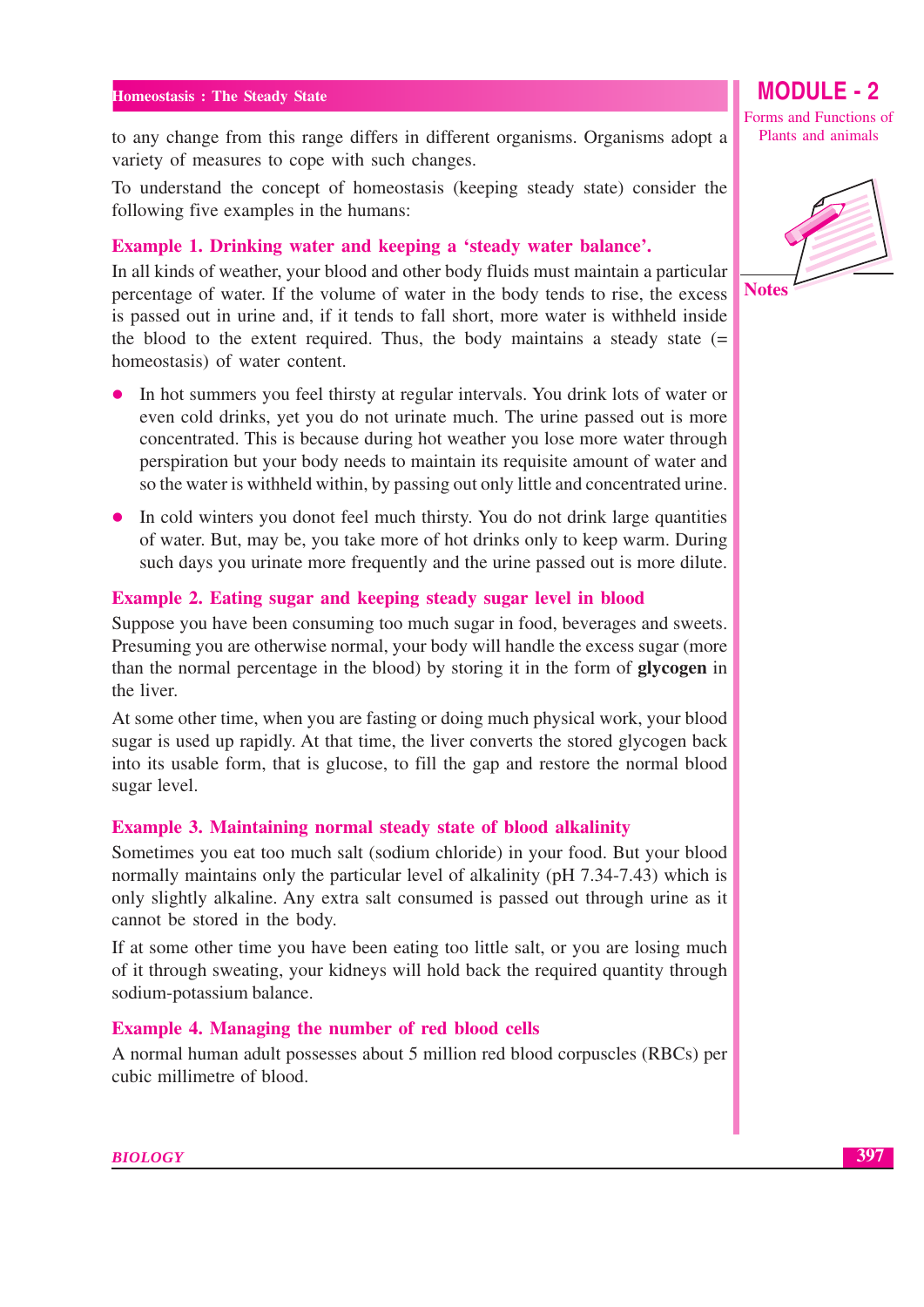Forms and Functions of Plants and animals



**Notes** 

Whenever a plain-dweller visits a hill station at high altitude without any breakjourney in between, he is likely to feel exhausted for a couple of days. Later, the person becomes normal. At high altitudes the atmospheric pressure is lower and the amount of oxygen carried by this normal number of RBCs is insufficient. Within a day or two, the body adds more RBCs into the blood to pick up the normal required quantity of oxygen.

When the same person returns to the plains at a lower altitude the higher RBC level that was acquired at the hills now begins to take up oxygen in excess, which is harmful. The body readjusts the red blood cells which get reduced in number to become stable at the original level.

**Example 5. Warming and cooling of the body** (maintaining steady body temperature)

During hot summers you wear light clothes. You perspire a lot, you sit under a fan or under a tree and feel comfortable. Your body is trying to cool against the higher temperature outside.

Then, there is the reverse side, that is, cold winter. Inspite of wearing thick warm clothes you still feel cold. In mid-daytime, you go out in the open sunshine to warm yourself. At night, you cover yourself with a thick blanket. You are doing all this to maintain warmth inside steadily your body.

In both the above situations, you are trying to regulate your internal body temperature. This is called thermoregulation. You will learn more about thermoregulation in subsequent sections of this lesson.

#### **INTEXT OUESTIONS 18.1**

1. Define homeostasis.

- 2. List any three chemicals whose concentration in our body has to be maintained at partcular levels.
	- $(i)$  $(ii)$  $(iii)$
- 3. To obtain enough oxygen for respiration at high altitudes, what does the body  $d\rho$ ?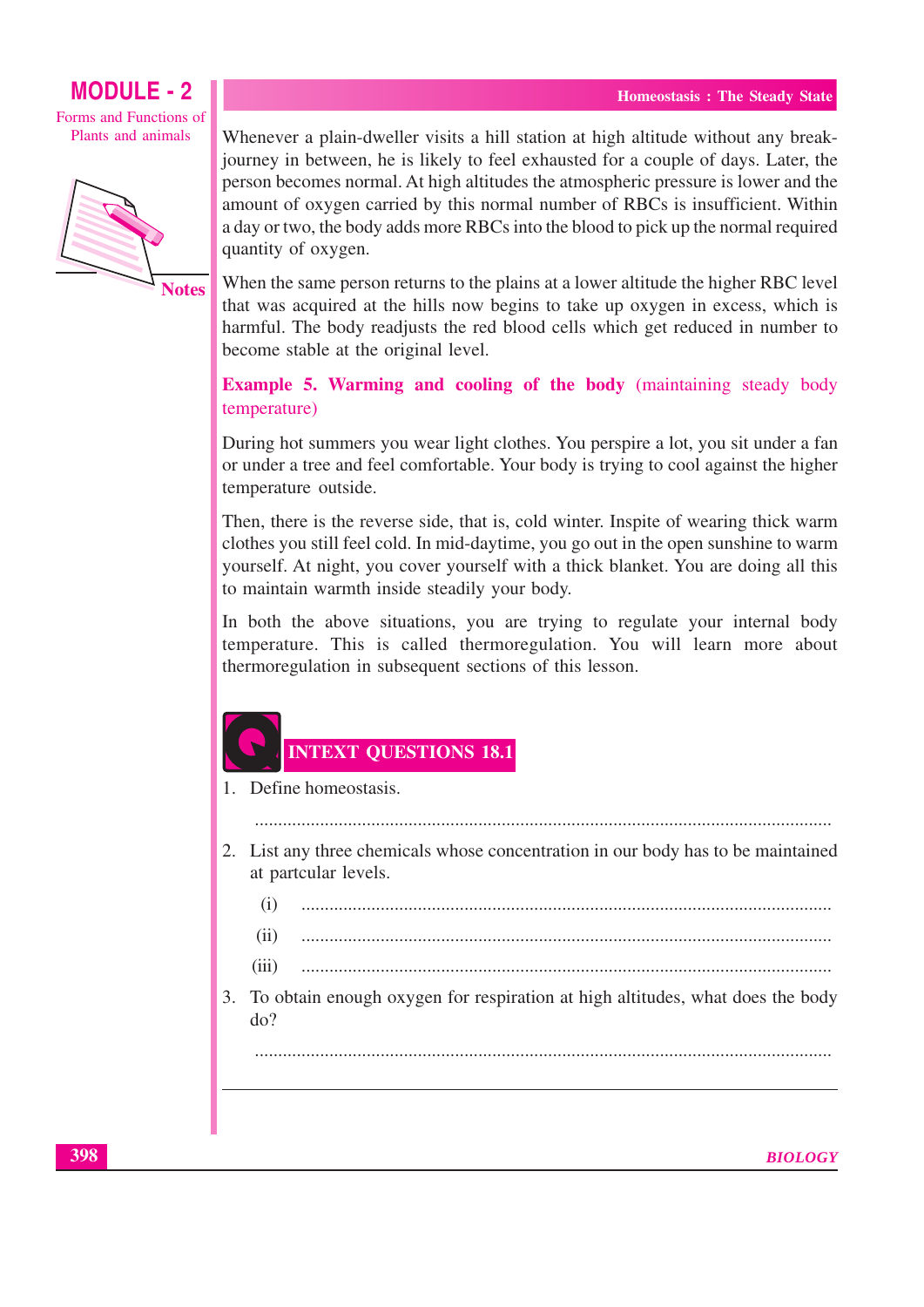#### 18.2 THERMOREGULATION - WHY IS IT NECESSARY?

#### 18.2.1 Limits of heat tolerance

The living organisms can normally survive only within a certain range of temperature of about  $0-45^{\circ}$  C. However, organisms tend to make adjustments, if they happen to be at places of higher or lower temperature.

A. Above  $45^{\circ}$ C, the organisms may suffer in many ways:

- the enzymes are destroyed,
- proteins get denatured,
- plasma membrane breaks down, and
- cells suffer lack of oxygen.  $\bullet$
- **B. Below**  $0^{\circ}$ **C.** At temperatures below freezing point, the cells may burst by the formation of needle-like ice crystals inside and between the cells and the organisms cannot survive.

The above stated effects due to temperature changes are because enzymes function normally within a certain range of temperature.

#### 18.2.2 Efficiency of enzymes at different temperatures

Enzymes carry out almost all the chemical reactions occuring inside our body. They have several characteristics and the most important one is their relation with respect to temperature.

- At  $0^{\circ}$ C. The enzymes are inactive.  $\bullet$
- The rate of enzyme-catalyzed reactions doubles with every 10 degrees rise in temperature between 4-40°C.
- On warming. Whenever the temperature rises, the enzymes start working faster. If the temperature becomes too high (more than  $40^{\circ}$ C) the enzymes begin to work too rapidly and produce unwanted intermediate chemicals and not the required ones. At still higher temperatures the enzymes get denatured (destroyed).
- The enzymes act best at a narrow temperature range, usually between  $35-40^{\circ}$ C (optimum temperature meaning the most suitable temperature)
- On cooling. At temperatures lower than the optimum temperature the enzymes become less and less efficient. At freezing temperatures the enzymes may turn totally inactive.



- 1. How do the following temperatures affect the enzymes?
	-
	-

## **MODULE - 2**

Forms and Functions of Plants and animals

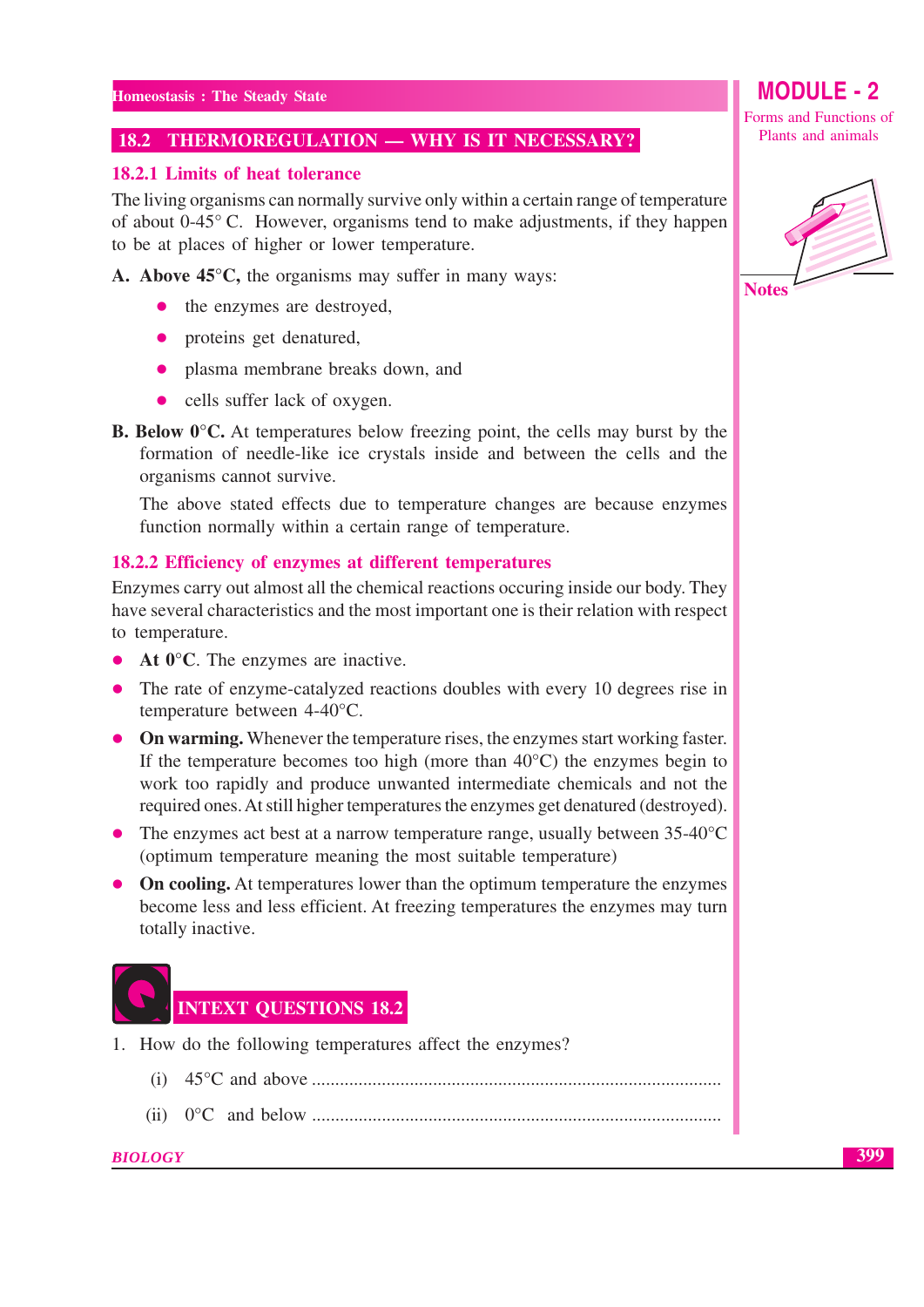Forms and Functions of Plants and animals



**Notes** 

 $\overline{2}$ .

At what temperature range do enzymes act best?  $(i)$ 

 $(ii)$ What technical term do you use for this temperature?

#### 18.3 CLASSIFICATION OF ANIMALS BASED ON THEIR TEMPERATURE **TOLERANCE**

Based on the capability and the manner of regulating body heat, all animals found on earth are grouped into two main categories: endotherms and ectotherms

#### **18.3.1 Endotherms and Ectotherms**

- A. ENDOTHERMS (endo: inside, therm: heat): Examples: All birds and mammals. Endotherms are organisms, which maintain a steady body temperature irrespective of the temperature of the surroundings. Two other terms often used synonymously for endotherms are
	- Homoiotherms (homoio: same; therm: heat) refers to keeping the same or constant (warm) body temperature, and
	- Warm-blooded (oldest term and seldom used now) means animals which are felt warm whenever touched. If you hold a pigeon in your hand or feel a rabbit by touch even when it is intensely cold outside, you will find them warm.
- **B. ECTOTHERMS** (ecto: outside, therm: heat) : Those animals whose body temperature rises and falls with the rise and fall of surrounding temperature are termed Ectotherms. All animals other than birds and mammals are ectotherms. Examples: Fish, frogs, lizards, insects, earthworms, etc. Two other terms often used synonymously with ectotherms are
	- *Poikilotherms* (*poikilo*: changing/varying, therm: heat) referring to  $\bullet$ acquiring the body temperature from that of the surroundings.
	- **Cold-blooded** (oldest term and seldom used now) means animals which  $\bullet$ are cold when touched. If you hold a frog in your hand or feel the touch of a cockroach, they are always colder than your body.

#### **18.3.2 Characteristics of Endotherms**

- 1. With an **internal heat-regulating mechanism**, the endotherms (birds and mammals) are able to maintain their body temperature within a narrow range of  $2^{\circ}C$  (37-39 $^{\circ}C$ .) irrespective of the outside temperature whether intensely cold or severely hot. Birds are usually slightly warmer than the mammals.
- 2. An efficient insulation mechanism helps maintain body temperature
	- Birds have feathers to trap air for preventing heat loss. When cold, the feathers are raised (fluffing) to trap more air to increase insulation.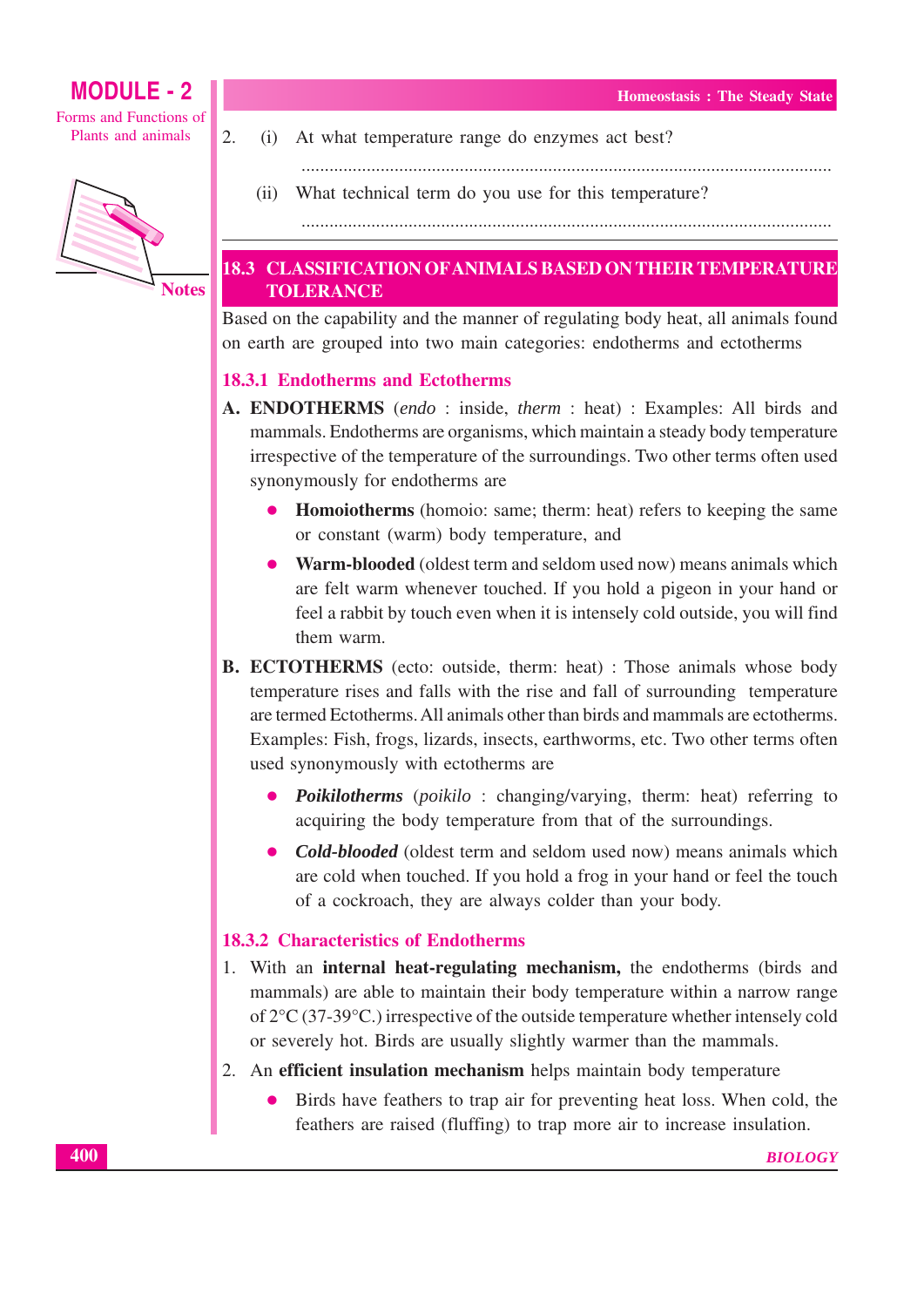Mammals have two sources of insulation: (i) hairs and (ii) subcutaneous or under-skin fat. The hairs trap the air. When it is too cold the hairs are raised (goose flesh) to increase insulation. The under-skin fat prevents conduction of heat outwards. This fat layer is thicker in the colder region inhabitants for better prevention of heat loss and thinner in those living in warmer regions to allow greater heat loss.

#### 18.3.3 How some endotherms cope with unfavorable temperatures

- Polar bears, penguins and several other animals live in the ice-covered polar  $\bullet$ regions. They maintain their body temperature by generating heat and preventing heat loss through thick fur and a thick layer of under-skin fat.
- Camels, desert rats and several other tolerate the intense heat of the tropical deserts mainly by promoting heat loss.

Camel is a desert dweller of hot climate. It needs to possess more of heat loss mechanisms and cut down the heat-retaining ones. Most of its skin has no fat layer. But, look at the hump, it stores a huge bulk of fat only as reserve food.

• Squirrels, goats, pigeons etc. live in moderate climate and they too have to adjust their body temperature according to the changing conditions of the outside. They adjust both in winter and summer to maintain normal body heat. **Humans** too are endotherms. When required we supplement our natural heatregulating mechanisms by artificial methods like clothing, using the fan, bathing, room heating, room-cooling, etc.

#### 18.3.4 Some ectotherms and how they cope unfavorable temperature conditions

Consider the following examples:

- Frogs hibernate under the ground in cold winters and aestivate during hot summers to avoid heat and escape from cold. Hibernation or wintersleep is characterised by the animal slowing down its activites and resting underground. During hibernation the 'basal metabolic rate' remains low.
- Fishes live in water. Water seldom undergoes extreme temperature changes like the ones on land. Still, fishes either make minor adjustments in their body parts to minimize the heat loss or heat gain or, if they are unable to do so, they migrate to less harsh regions.
- Lizards and crocodiles bask in the open sun to warm themselves during cold weather. When hot, they move to shades. When feeling hot, the crocodiles even open their mouths wide to allow evaporation of water for cooling purposes, something like the panting of dogs.
- Honey bees, during cold winter nights, huddle together inside the hive to conserve body heat collectively. During hot summers they even operate a kind of 'desert cooler' by sprinkling some water on the honeycombs and fanning with their wings for cooling the honey combs.



**BIOLOGY**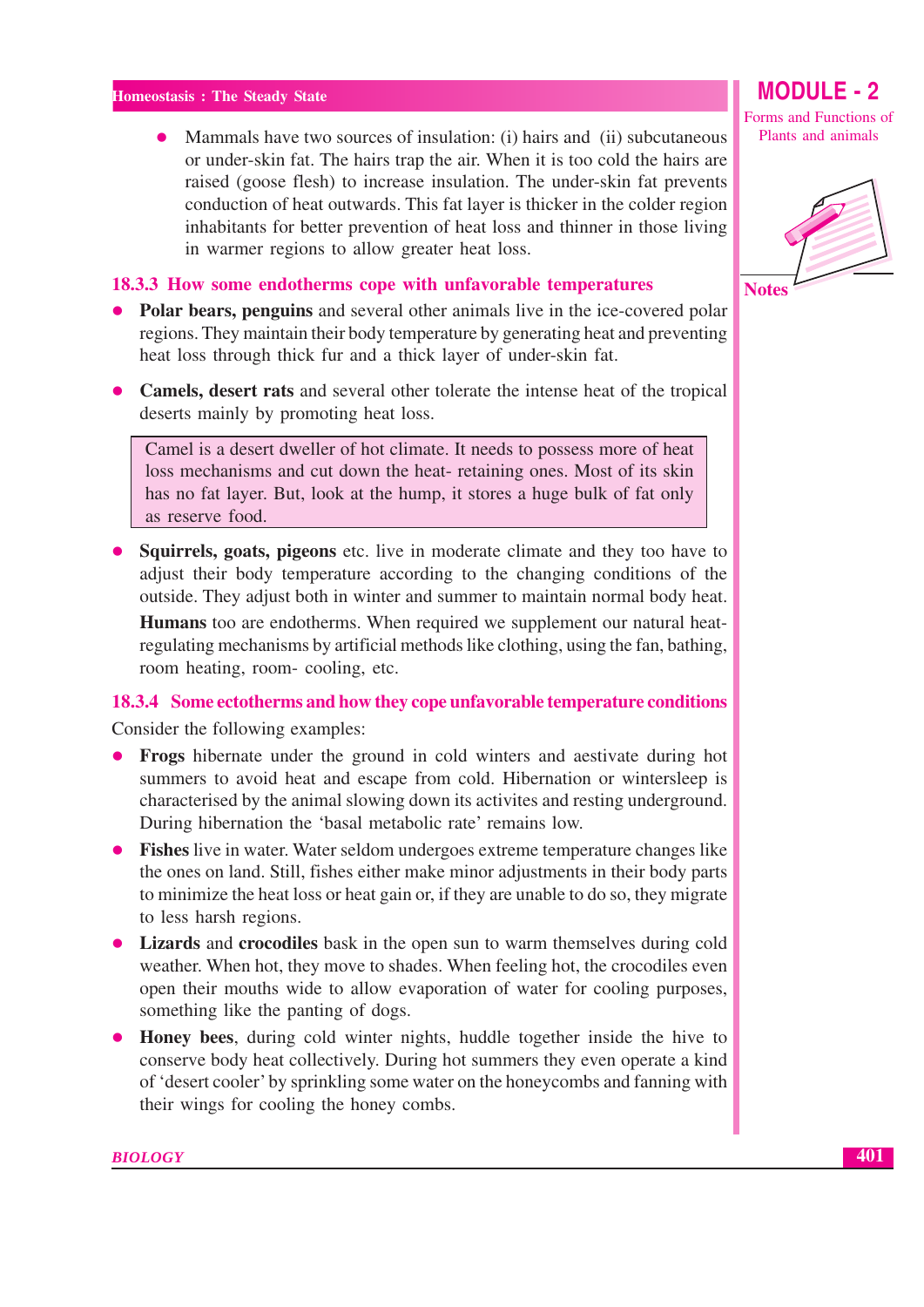Forms and Functions of Plants and animals



## **INTEXT QUESTIONS 18.3**

- 1. Classify the following animals as endotherm or ectotherm:
	- Camel, Bat, Earthworm, Cockroach, Fish, Wall lizard, Polar bear, sparrow
	- Endotherms
- 
- 2. Explain the following terms and give one or more synonymous terms for each:
	-
	-
- 3. Mention one way each by which each of the following fight severe cold:
	- $(i)$
	- $(ii)$
	- $(iii)$
	- $(iv)$

#### 18.4 MECHANISM OF HOMEOSTASIS OF BODY TEMPERATURE (THERMOREGULATION) IN HUMANS

#### 18.4.1 Normal core body temperature

The starting point in any homeostasis is the identification of its set or the normal point. The set point of human body temperature is taken as  $37^{\circ}$ C, which is also called the normal or core body temperature. The core body temperature refers to the temperature of the combined portion of the trunk, head and upper part of arms and legs. Our body temperature otherwise is not uniform throughout.

- The surface skin temperature is usually lowest but it varies considerably due  $\bullet$ to a variety of external and internal conditions.
- The armpit usually records 1 degree less than the temperature inside the mouth.
- The anal temperature is 1 degree higher than the core body temperature. In very young children, the clinical thermometer is placed inside the anus and the temperature recorded is reduced by one degree to assess if the child is having any fever.
- For all practical purposes, the oral (mouth) temperature is taken as normal body temperature, which is usually  $37^{\circ}$ C ( $\pm$ 0.5).

Whenever the core body temperature departs from the normal, the body takes corrective measures. For example :

- If the temperature falls, there is increased heat production in the body along with prevention of heat loss.
- If body temperature rises there is cooling to give out excess heat.

You will read about such steps in more details in the next sub-section.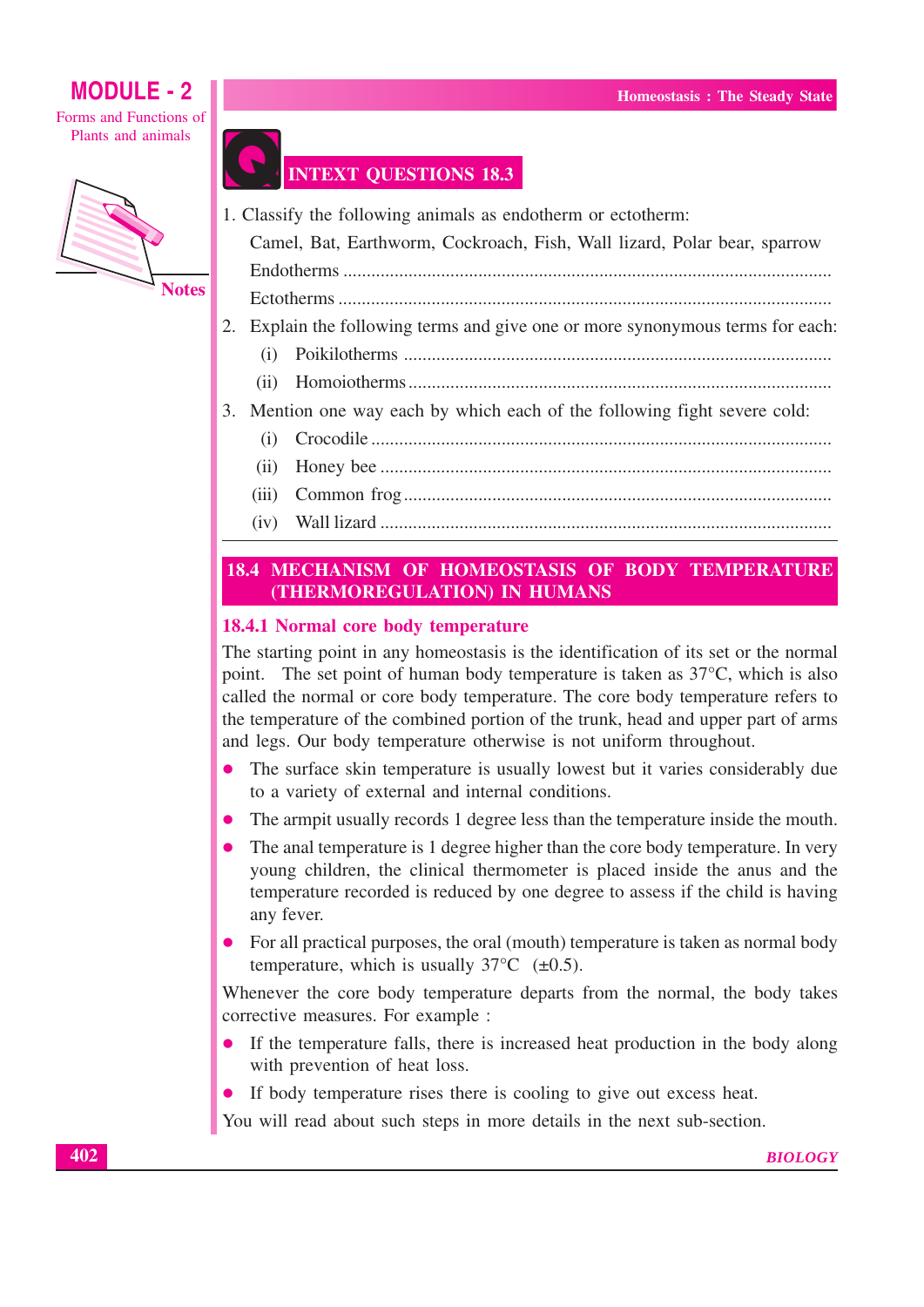#### 18.4.2 Mechanisms of Thermoregulation

The principal heat-regulating centre is located in the **hypothalamus**, a part of the forebrain. This part acts like a thermostat.

- When the body has to face cooling below the normal temperature, it 'switches' on' or speeds up the heat-producing processes and simultaneously *'shuts off'* the heat-losing ones.
- When the body faces overheating during summer or after intense physical exercise, it accelerates the cooling process and 'switches off' the heat-producing ones.

#### A. Keeping warm in cold weather

Thermoregulation in cold weather is achieved in two ways : preventing loss of body heat and generating more body heat.

- 1. Preventing loss of body heat This is achieved in two ways:
	- (a) Vasoconstriction. Vasoconstriction means narrowing of blood vessels (Fig. 18.1a). As a result of vasoconstriction in the skin,
		- the blood supply to the skin is reduced and there is less loss of heat by convection, conduction and radiation.
		- With the reduced blood supply to the sweat glands in the skin, there is less or no secretion of the sweat and thus there is no evaporation of water and no loss of heat

Have you ever observed that in very cold weather you look pale or bluish? This is due to reduced blood supply to the skin caused by vasoconstriction.

- (b) By *posture*. At times when we feel cold,
	- We hold our arms cross-folded tightly over the chest while standing or sitting.
	- While sleeping in bed we often hold our arms and legs closely folded near the body in a curved posture.

Such postures reduce the exposed body surface for heat radiation.

2. Generating more body heat: The metabolic rate is increased and more heat is produced in the body cells. The muscular activity is also increased which is sometimes in the form of shivering.

#### **B.** Keeping cool in hot weather (Fig. 18.1b)

When the outside temperature is high or when a person is engaged in strenuous physical work there is overproduction of heat within the body. The extra heat is given out in two principal ways.

#### **BIOLOGY**

Forms and Functions of Plants and animals

**MODULE - 2** 

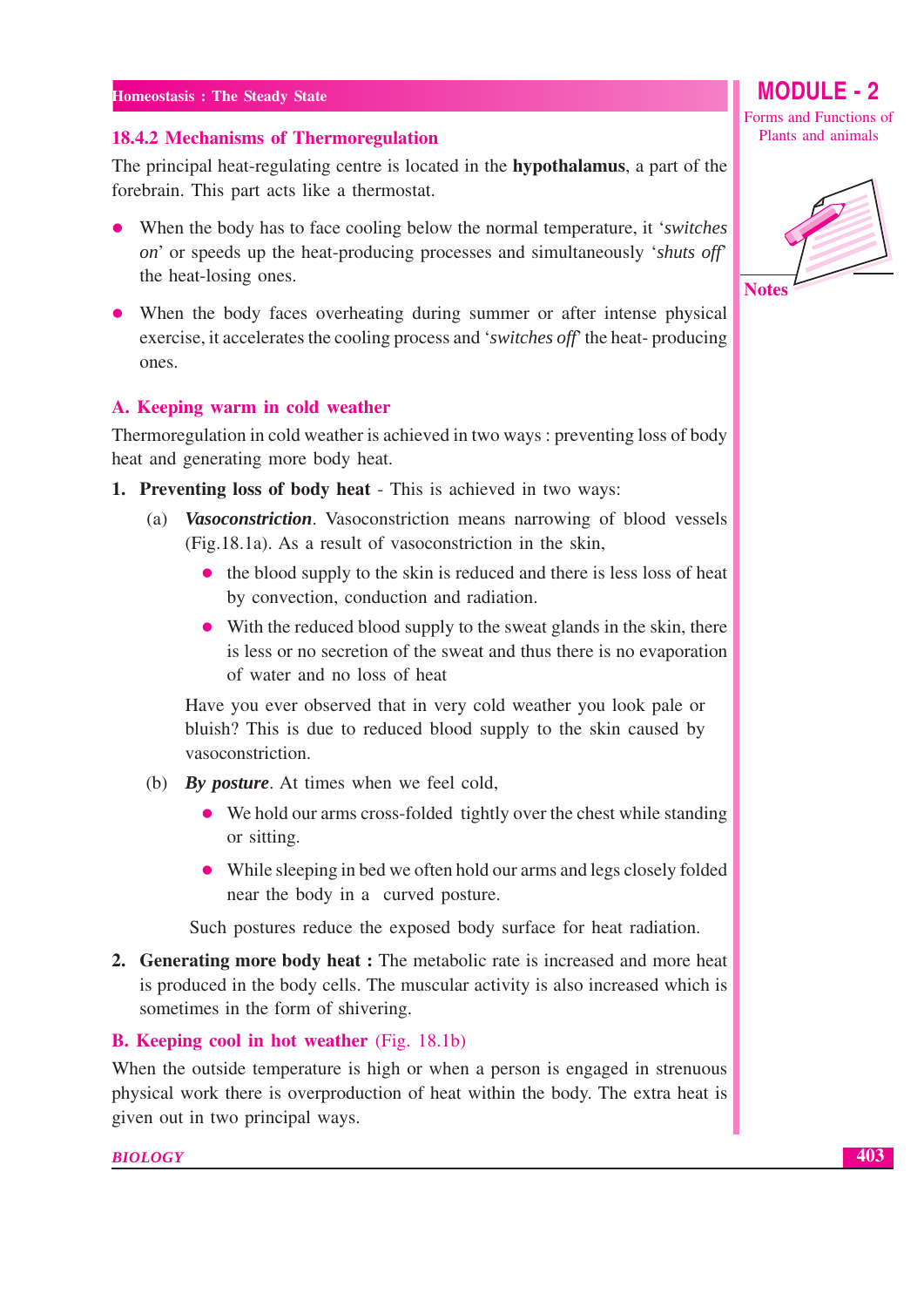Forms and Functions of Plants and animals



- 1. Increased heat radiation from the body. This is brought about by increasing the blood supply to the skin through vasodilation (widening of the blood vessels). The increased blood flow into the skin allows more heat to reach the body surface and radiate out heat. (Fig. 18.1b).
- **2. Increased sweating.** Increased blood supply to the skin through vasodilation makes more water available to the sweat glands. They pour out more sweat and the evaporation of sweat cools the body. We often speed up evaporation of sweat by using fans. The fans by themselves do not cool the air, it is the movement of air that increases evaporation of the sweat to produce more cooling.



Fig 18.1 Blood vessels in the skin during temperature regulation. (a) Vasoconstriction for cutting down heat loss

(b) Vasodilation to increase heat loss

#### **18.4.3 Components of Homeostasis**

Homeostasis of any kind involves four components:

- 1. Set point or the norm This is the normal level of any factor in the body. The set point may have a small or large range. For example, the normal set point of human body temperature is approximately  $37^{\circ}$  C (with 0.5<sup>o</sup>C plus or minus).
- 2. Sensor This consists of the sensory part that perceives the change in the set point. The sensor in thermoregulation comprises the heat receptors in (i) the skin and (ii) hypothalamus, the part of the brain which perceives the temperature of the flowing blood.
- 3. Integrating centre The integrating centre is the part, which receives the information about the change in the set point of the particular state, interprets it and then sends the command for correction. In thermoregulation the integrating centre is hypothalamus plus some adjoining parts of the brain.
- 4. Effectors The effectors are the agencies, which act to restore the set point. For example, (i) Sweat glands, which pour out the sweat to produce cold by evaporation, (ii) Skin blood vessels, which widen (vasodilate) to bring more blood to the body surface for radiating out heat and (iii) Skeletal muscles, which vigorously contract (shivering) to produce heat

The flow chart given here (Fig. 18.2) explains the different steps in thermoregulation in humans.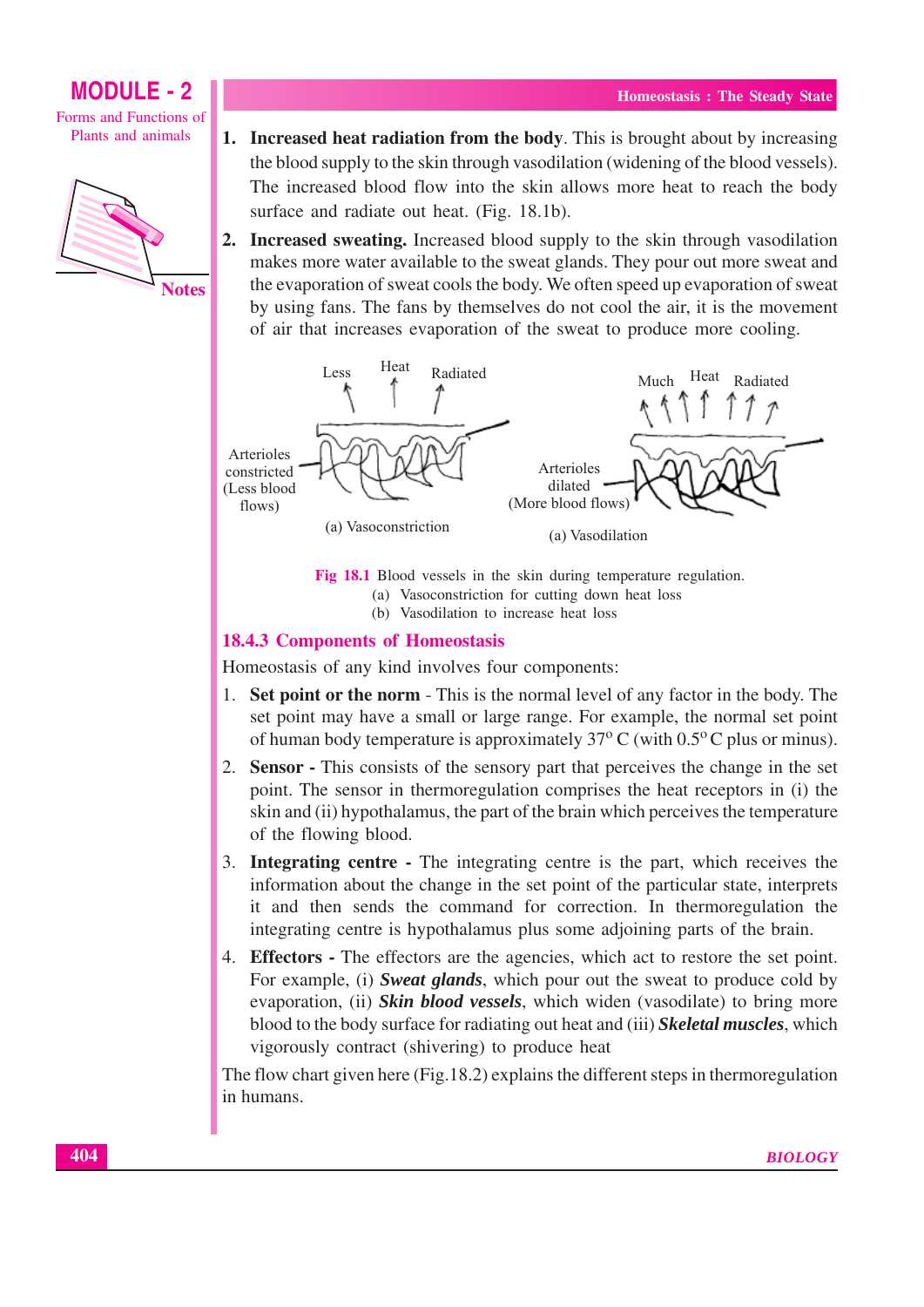



Fig 18.2 Mechanism of temperature control in humans

#### 18.4.4 Types of Regulatory Systems- Physiological and Behavioral

The regulatory steps for thermoregulation in humans as described above can be considered under two headings – physiological and behavioral.

Physiological regulation: Changes in blood circulation like vasodilation or vasoconstriction, sweating or not sweating, increase or decrease in cell metabolism, shivering, etc. All these adjustments are not under the control of will.

Behavioral regulation. It includes the conscious and subconscious acts. For example:

When it is hot we often

- Fan ourselves (to promote evaporation of sweat)
- Move to any shaded or cooler place,
- Stretch out the limbs while resting in the bed.

#### When it is cold we

- move to warmer places (open sunshine or in front of heat radiators)
- prevent entry of cold winds (close the windows)
- wrap ourselves inside blanket (to cut down heat radiation)
- fold both arms or both arms and legs tightly close to the body (to reduce radiation of heat from the body).

**BIOLOGY** 

## **MODULE-2**

Forms and Functions of Plants and animals

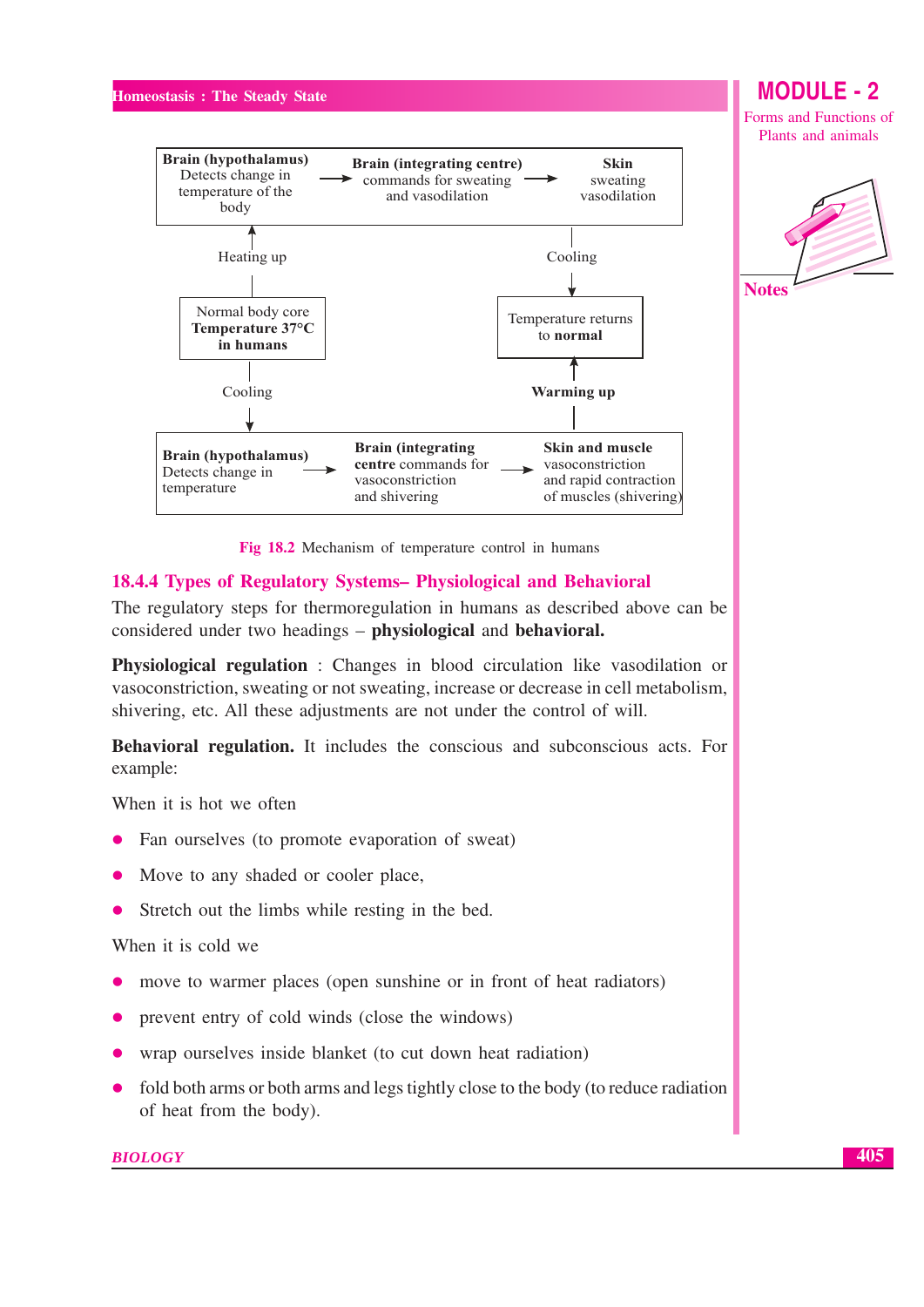Forms and Functions of Plants and animals



## **INTEXT QUESTIONS 18.4**

1. Rearrange the following in their correct sequence in homeostasis:

Effector, Set point, Integrating centre, Sensor.

- 2. State in one word or sentence:
	- The normal body core temperature of humans.  $(i)$ 
		-
	- The function of feathers in bird and the hairs of rabbit.  $(ii)$ 
		-
	- (iii) Effect of shivering.

## **18.5 FEEDBACK MECHANISMS-NEGATIVE AND POSITIVE**

The feedback in the living systems are of two types: negative to reverse a condition and positive to continue in the direction of the change.

In thermoregulation the kind of feedback mechanism operating is of the negative type. Any deviation from the set point has to be reversed to bring it back to the normal condition. Therefore, a command has to be given to the organs concerned to function in a manner so that the deviation is corrected and brought back to the normal state.

Positive feedback is very rare in the living systems. One such example is that of coagulation of blood. This process includes several steps in succession. The first feedback does not revive the set point, so it is not a negative feedback, instead it produces the next and the third and so on until the last one completes the process by plugging the cut in the blood vessel. All the feedback mechanisms in blood coagulation are of the positive type.

## **INTEXT QUESTIONS 18.5**

1. Name the two kinds of feed back mechanisms.

2. Which kind of feed back mechanism normally operates in homeostasis?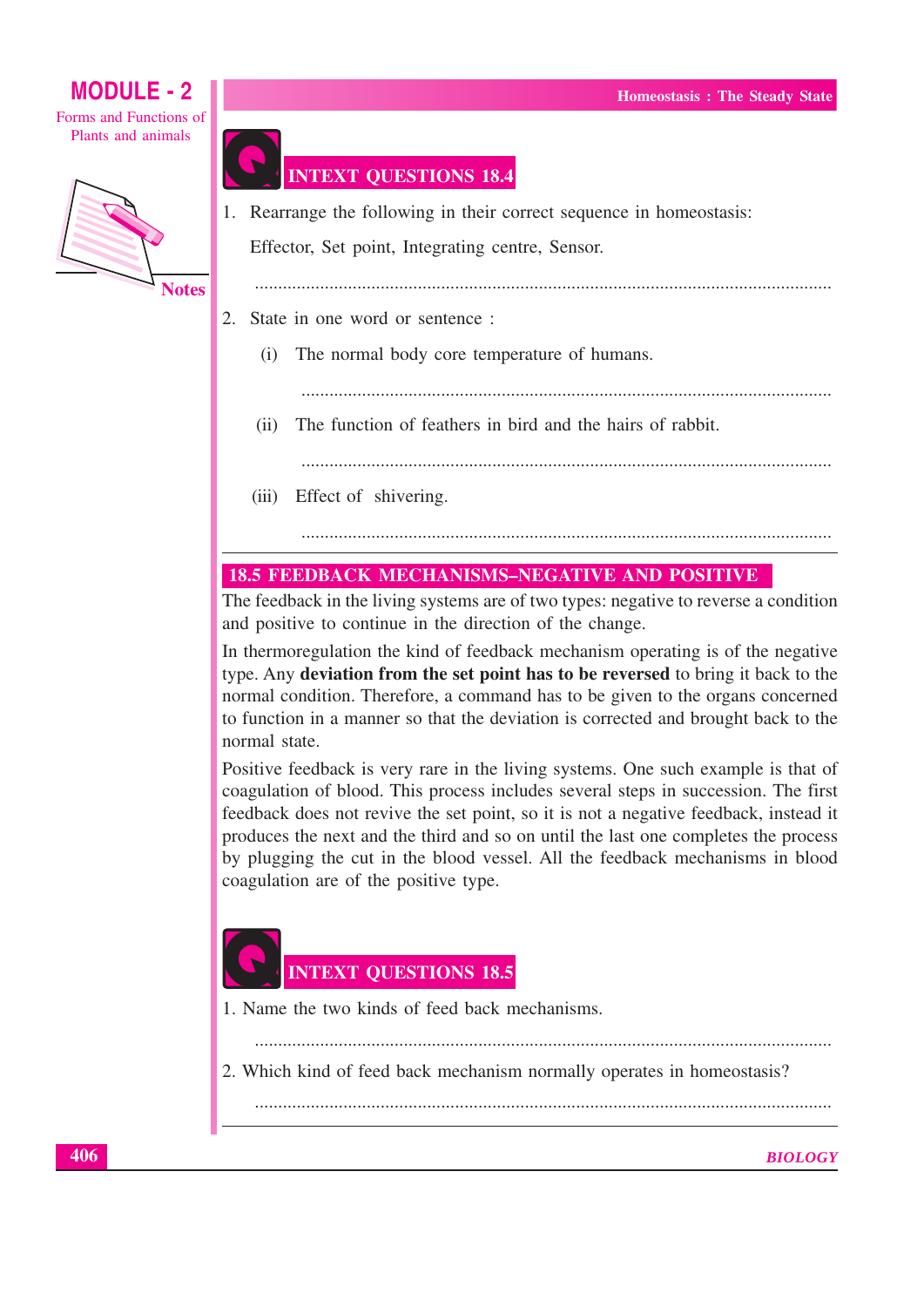

## WHAT YOU HAVE LEARNT

- The term homeostasis means steady state. The homeostatic processes keep the conditions in the body within narrow limits.
- Homeostasis occurs for several conditions in the body such as water content, sugar level, body temperature, etc.
- Most homeostatic regulations work through negative feed back which means reversing the change to the norm. Very seldom there is positive feedback which produces changes in the same direction as the first one.
- Enzymes are highly sensitive to temperature changes. They work best at about 37°C called optimum temperature.
- The animals are categorized into two groups: Endotherms with internal heatregulating mechanisms such as birds and mammals, and ectotherms whose body temperature rises or falls with that of the surroundings, such as frogs, fishes, insects, etc.
- The endotherms have a variety of heat regulating systems such as sweating and vasodilation to lose heat during hot weather, increasing body metabolism or shivering to generate heat and presence of heat insulating structures like feathers, hairs and subcutaneous fat when it is cold.
- The ectotherms avoid excessive cold or excessive heat by hiding underground - hibernation(winter sleep) and aestivation (summer sleep)
- All homeostatic mechanisms consist of a norm or set point, a sensor, an integrating centre and the effectors.
- In thermoregulation in humans, the sense receptors in skin and hypothalamus serve as sensor, hypothalamus and some adjoining parts of the brain as integrating centre, and the skin, blood vessels contained in the skin and skeletal muscles etc serve as effectors.

# **TERMINAL EXERCISES**

- 1. List the three conditions necessary for the body cells to function properly.
- 2. When do we pass out more concentrated urine-during hot summers or cold winters?
- 3. How does our body deal with any extra sugar absorbed into the blood after meals?
- 4. What is our normal RBC count per cubic millimetre? Will it go up or go down if a plain dweller shifts to a mountain or hill?

**BIOLOGY** 

## **MODULE - 2**

Forms and Functions of Plants and animals



407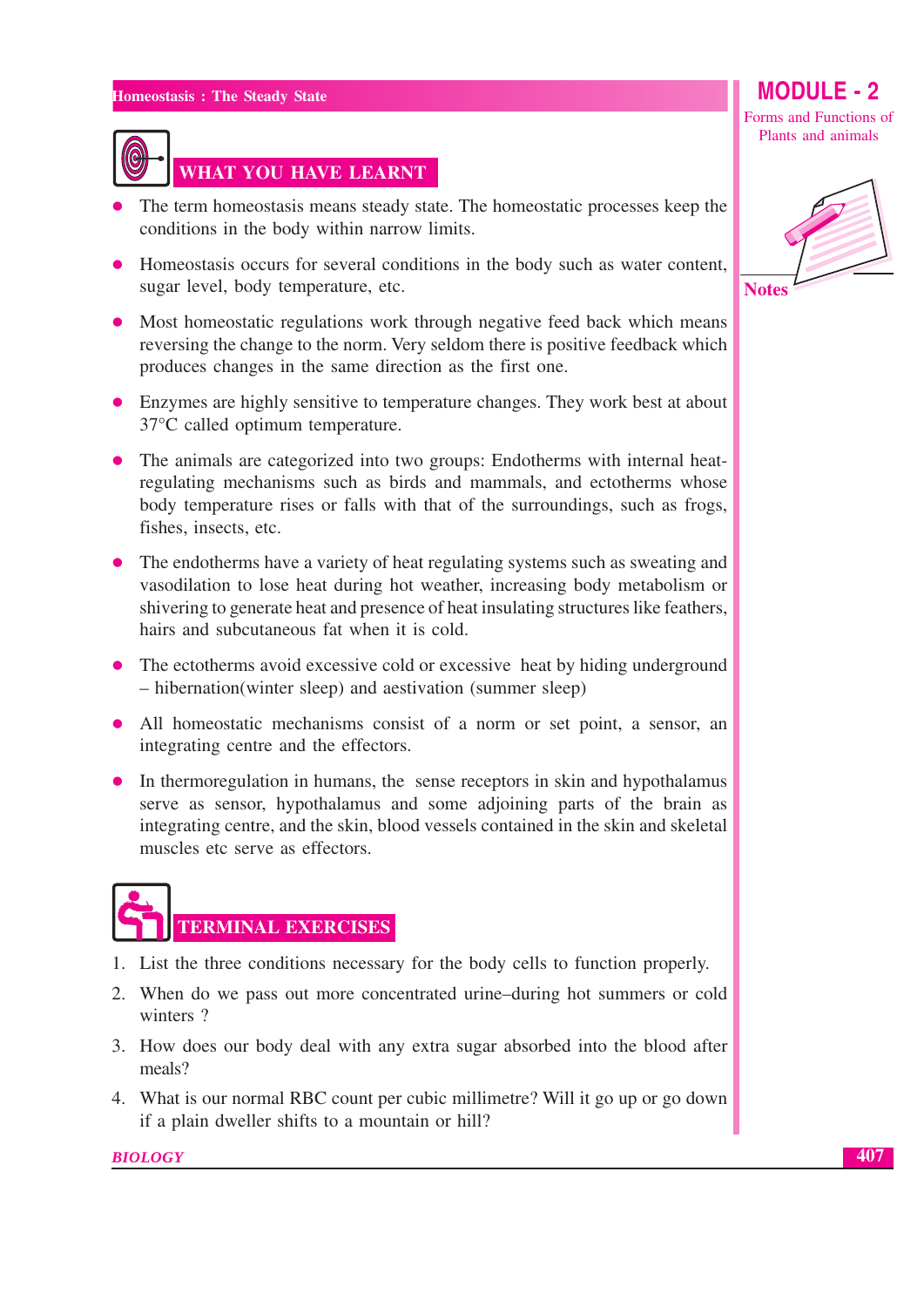#### **MODULE - 2** Forms and Functions of Plants and animals



- 5. In which temperature range do the enzymes in our body act best?
- 6. Name the two terms often used synonymously for ectotherms.
- $7<sub>1</sub>$ Name any two animals, which tolerate the intense heat of the deserts by promoting heat loss.
- 8. Which kind of feedback mechanism–the positive or the negative, normally operates in bringing about water-salt balance in our body.
- 9. How is the enzymatic activity affected upon cooling?
- 10. How do honeybees fight cold during intense winter?
- 11. Differentiate between the two terms homeotherms and poikilotherms.
- 12. Give any two examples of preventing loss of body heat by postural behaviour in humans.
- 13. List the components of homeostasis in their proper sequence.
- 14. Differentiate between positive and negative feedback mechanism.
- 15. Explain the role of the following in thermoregulation in humans:
	- (i) Sweat glands
	- $(ii)$ Skeletal muscles
	- Blood vessels in the skin  $(iii)$
- 16. What is meant by feed back mechanism? What are its two types? Which one of these is applicable to thermoregulation and why?
- 17. Why is thermoregulation required in our body?
- 18. Differentiate between endotherms and ectotherms. Which ones of these do you think can survive better if there is a suden change in environmental temperature?
- 19. Differentiate between physiological and behavioral responses for thermoregulation in humans.
- 20. Explain the role of hypothalamus during heat regulation in humans.
- 21. Explain the relationship between sensor and integrating centre during any one kind of homeostasis.

### **ANSWERS TO INTEXT QUESTIONS**

- 18.1  $\mathbf{1}$ . Homeostasis is the regulation of a steady internal condition.
	- 2. (i) sugar, (ii) salt, (iii) water
	- 3. The body adds more RBCs to the blood
- 18.2  $(i)$  $\mathbf{1}$ Denatured (ii) inactive
	- $\overline{2}$ .  $(i)$  $35-40^{\circ}$ C, (ii) Optimum temperature